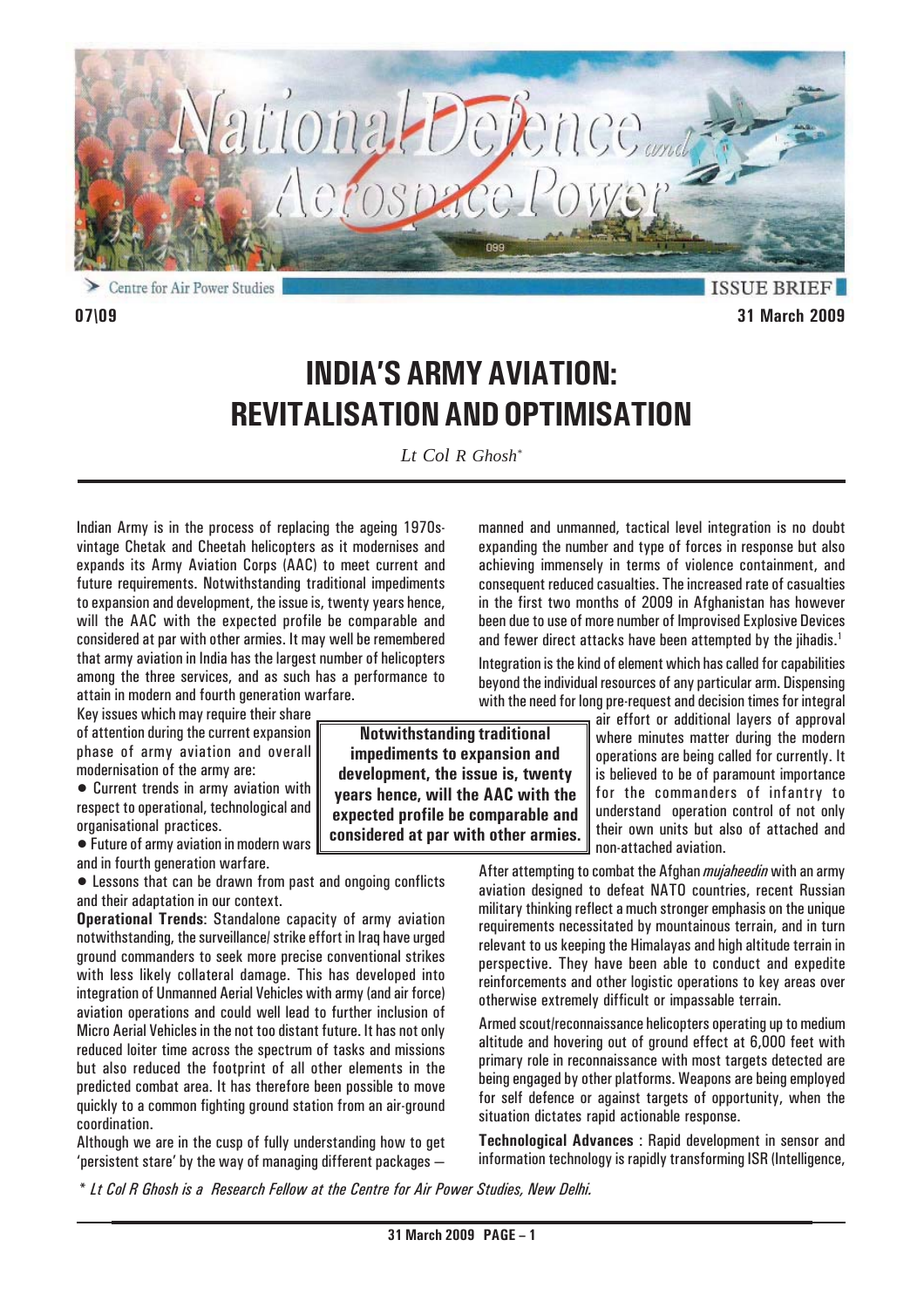Surveillance and Reconnaissance) capabilities leading to greater effect-based operations. Reduced pilot workload, increased lift, better protection and enhanced survivability figure prominently in the technological trends. The upgrades look into features fly-by-wire flight controls, full authority digital engine controllers, enhanced cockpit displays while adding more horsepower and allowing additional lift during external lift (sling load) operations.<sup>2</sup>

Flying under the cover of darkness has become the preferred mode of operation, and as a result Night Vision Systems, both Night Vision Goggles and Forward Looking Infrared systems, are fast becoming commonplace requirements. The use of actual aircraft is constrained by safety, environmental and energy requirement concerns.<sup>3</sup> Thus, with technological advances it is becoming exceedingly practical to utilise aircraft simulators to train certain critical skills.

High cost of purchase, operative and maintenance cost favours the utility of fixed-wing aircraft and has no doubt

increased the usage by Army Aviation (AA). Communication, troop carrying and photography missions are routine application for such fixed-wing assets. The reviews of tilt rotor V-22 Osprey aircraft were encouraging till weighed against its weaknesses regarding slow descent, limited protection, maneuverability and a bill of \$100 million per unit.<sup>4</sup>

**Organisational Approaches**: Future AA will become a modular,

capabilities-based manoeuvre arm, optimised for the joint fight with a shortened logistics tail, moving to restructure into modular, multifunctional aviation brigades. Majority of Army aviation support restructuring has already moved from corps to division level.

Both China and Pakistan seems to have tailored their AAC on limited combat capability, with emphasis on utility and transport support requirements rather than combat firepower. The ratio of holding transport/support/utility helicopters to attack versions is 1:7 in case of China, and 1:5 in case of Pakistan.<sup>5</sup> This has been influenced by mountainous terrain and imperatives for rapid response though influenced by interventions in the Gulf, there have been thoughts on enhancement of attack helicopter support in near future.

#### **Future of AA in Modern War and Fourth Generation Warfare**

Optimising the AAC is in the backdrop of some key influencing factors like the emerging macro trend in expansion of the battle-space; the sort of war India may have to fight over the next two decades and commitments

 **A broad look at the security environment will also reveal that challenges in future will be ambiguous and engulfed in countering terrorism and internal security predicaments. Army aviation will become more relevant in all types of future operations and the emphasis will then hinge on specialised roles.**

along disputed borders across the high-altitude terrain. A broad look at the security environment will also reveal that challenges in future will be ambiguous and engulfed in countering terrorism and internal security predicaments. Army aviation will become more relevant in all types of future operations and the emphasis will then hinge on specialised roles.

Better battle-space targeting and attention is the scarcest resource in any operation. Nothing can substitute for human intelligence sources on the ground but the *persistent look* from the air can mitigate harm by seeing threats in advance. This may seem like wasted effort for aviation, but with a proper approach, these allow commanders to begin working their way up successfully. Neutralisation of approximately 2,400 bomb planters and capture of some 141 without a single casualty on friendly forces in Afghanistan and Iraq, have substantiated the focus on this decentralised option towards result oriented response of manned-unmanned team.6

> Urban terrain offers greater opportunity for defence and cover, and looks likely to be the arena for the battles of the 21st century. The dense air defence over this environment has necessitated tactical data links over voice control. Ground based air defence batteries and aircraft now exchange digital information sufficiently and rapidly to fight the air, land and sea battle. The multitude and capability of air defence systems to detect and down

low flying aircraft seems to have achieved phenomenal magnitude. However, management of dense air space will remain a complex challenge.

While survivability will be requirement for any moment, a high level of attrition may seem a reality. During Operation Iraqi Freedom 2003, over Karbala, 32 AH-64D Longbow were attacked in a classic ambush, by the Iraqi Medina armoured division. The outcome was significant when nearly all aircraft were hit by ground fire. The United States (US) army has also lost more than 120 helicopters in the 'war on terror,' about 25 percent of them due to enemy engagements resulting in 172 deaths, or about 5.5 percent of total American deaths since the conflict began in March 2003.7

Attack helicopters were designed in anti-tank roles which would counteract any overwhelming numeric superiority of armour on the battlefield. They were also to perform infantry support role. Our strategy to counter armour is not with attack helicopters in particular given a favourable combat ratio. In mountainous terrain the entry, route and exit of such aircraft can be predicted with fair degree of accuracy because valleys are followed and the dangers

### **ISSUE BRIEF**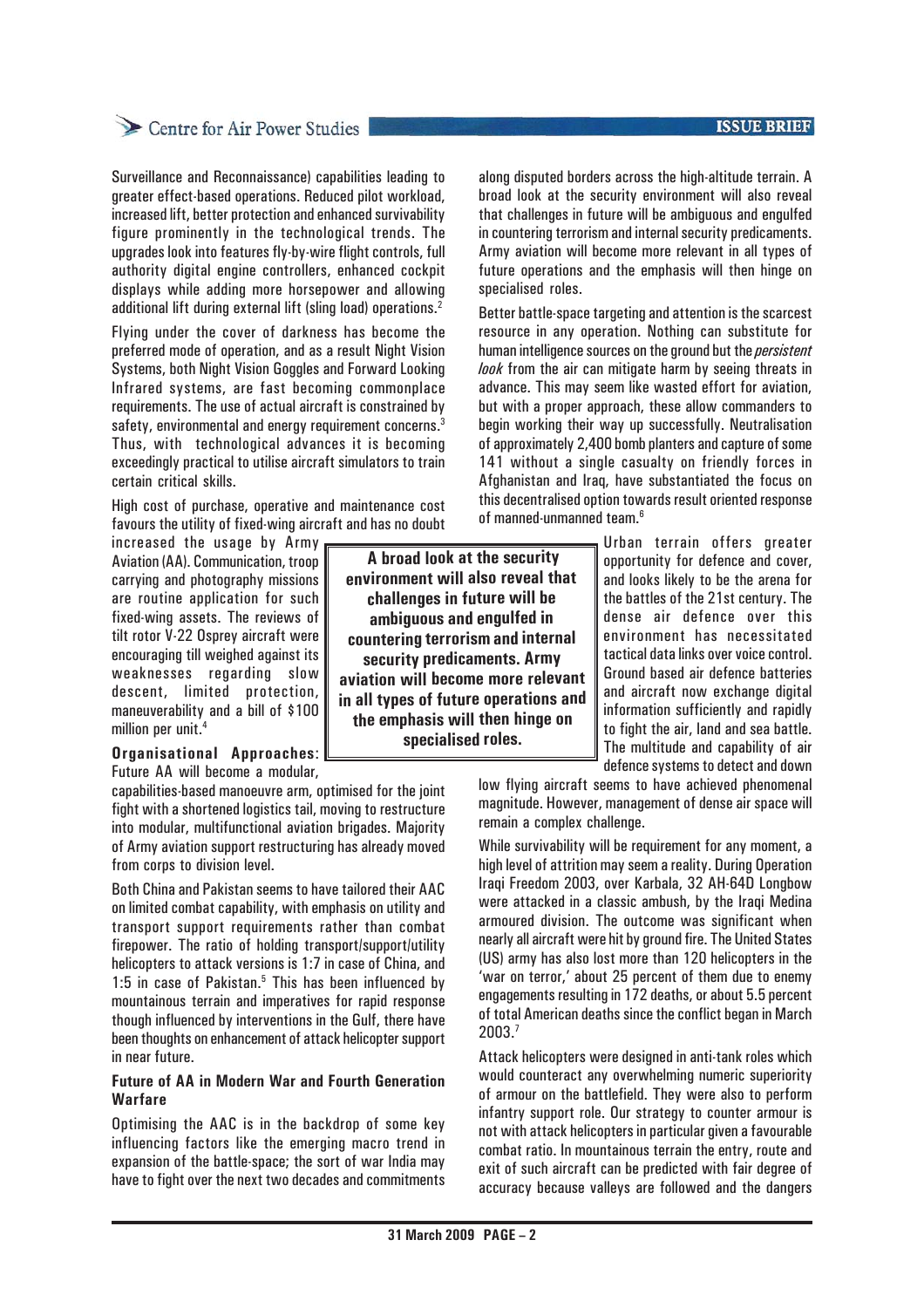increase in any attempt to be close to the mountains for camouflage.

Future battles can see unison of irregulars with conventional forces.<sup>8</sup> Therefore, low and slow flying operations over hostile terrain against an adversary which cannot be predicted in strength, location and weapons will tend to prove highly unpredictable both in terms of success and survivability. Presently, ratios of maintenance in man hours to flight hours are often 3.5 to 4.5. This will tend to get shortened due to the intensity of operations that would prevail. Parts will have to be replaced well before expected failure and this brings in additional cost.

The cost of helicopters both in terms of purchase price and subsequent operational cost are increasing geometrically with size. As a management issue in cost and utilisation, over 95% of the civil helicopters in use worldwide are "light." Also, the light military rotorcraft is

expected to dominate the world at least till 2017.<sup>9</sup> To offset budgetary imperatives and economic considerations a mix of light and medium-lift helicopters with selfprotection firepower will be measuring up to the needs for both mobility and integral firepower from the third dimension.

In a network-based environment on

account of the system-spanning information processing and transmission, AA will also be able to optimise its support by:

- Immediate representation of the current including the army aviation-specific situation information
- Integrated transmission and easy processing of relevant messages and data pertaining to tasks and missions
- Integrated connection of aviation bases in the information network of the army, resulting in an immediate data exchange before, during and after missions
- Computer-aided operation and mission planning resulting in resource optimisation

• Standardised data formats and exchange mechanisms ensuring interoperability in joint operations

#### **Lessons and Requirement in Context**

The performance measures for AA will depend on the extent to which it is equipped and operates in terms of platforms, technology, training and maintenance development measures. All of these incorporate the essentials of rapid mobility and therefore incorporation. The incremental path being taken by AA is likely to yield results when the upgrades substantially build a comparative tactical air mobility capability. There have been valuable lessons pertaining to effective use of helicopters for diverse operational tasks in air mobility and assault operations, and convoy security. Increased emphasis on dismounted operations and improved movement techniques; accepting innovative small unit independent action have been key to winning in any environment. We would not prefer to follow the US for variety of reasons but the lesson to be drawn is that the current capability has been a process of transition since 1965.10

Countering terrorism and managing internal security have become a reality for the Armed Forces. "Every combat arms unit should have a limited, yet focused capability to meet such challenges,"11 as expressed by General Deepak Kapoor, Chief of Army Staff. The country will continue to rely on Special Forces (SF) of the three Services to tackle the threat from terrorists. AAC can enhance the capability of SF and develop interoperability with the other three services, and National Security Guards where required. The Indian Army modernisation and expansion plan had envisaged a dedicated aviation wing for the SF way back

> in 2001. An internal exercise to examine various proposals from different agencies to get the maximum advantage seemed to have truncated the effort.<sup>12</sup>

> AA is working on several materiel changes to its current and future aviation platforms. By far, the focus has been on acquiring platforms to replace the aging fleet as has been

stated earlier. These costly acquisitions are expected to perform for a minimum two to three decades with suitable upgradation. Upgrades and key modifications are required to incorporate army digital net-centric connectivity. Optical recognition,13 beyond and non line of sight communications are key areas which will determine the way AA is able to deliver in future. Self-protection suite, observation and targeting systems to include high definition imaging turrets, enhanced day and night capable helmet mounted displays, and night vision goggles are inevitable requirements. Coherence and terminal support by the integral air arm will necessarily translate into an autonomous link between network acquisition and interoperability not only with the other ground elements but also with the Indian Air Force.

Low cost – low maintenance fixed wing aircraft operating with troops have their advantages. Operations from the field imply having to be concerned with tactical dispersion, camouflage, enemy situation, assembly area security, ground to ground as well as ground to air communications issues, and maintaining aircraft from a field environment. Factors that contribute to the operational attractiveness of these aircraft are associated with airbase infrastructure and potential threats near advance landing grounds where several existing ones will need activation and some additional ones created.

Multi-track training programs may require to be formulated where within each individual aircraft qualification course;

#### **ISSUE BRIEF**

**The country will continue to rely on Special Forces (SF) of the three Services to tackle the threat from terrorists. AAC can enhance the capability of SF and develop interoperability with the other three services, and National Security Guards where required.**